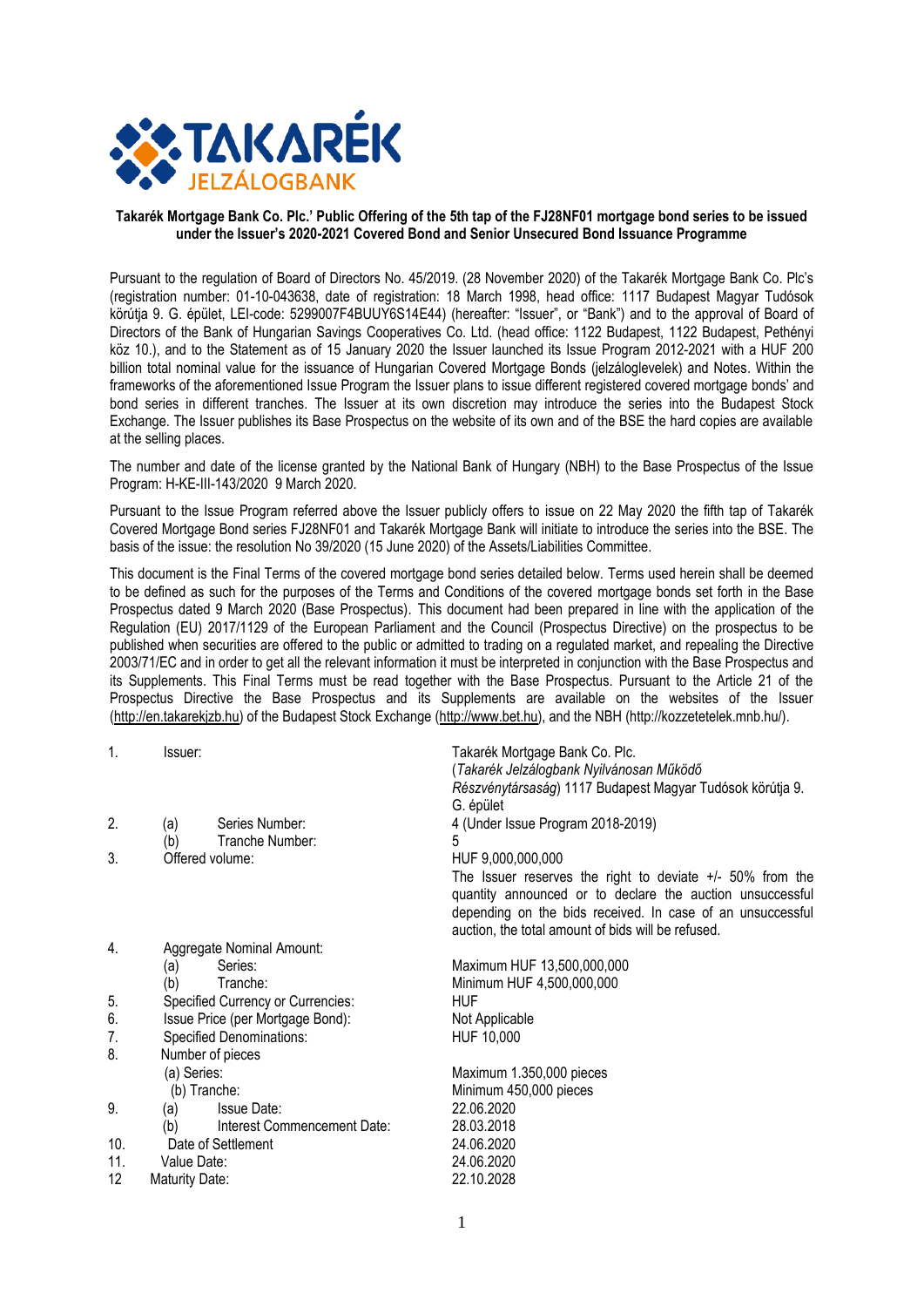13. Tenor: 28.03.2018-22.10.2028 14. Interest Basis:<br>15 Redemption/Payment Basis: 16 Change of Interest Basis or Redemption/ Payment Basis: 17. Put/Call Options: Not Applicable 18. Method of the issuance: Public offering

Redemption at the Specified Denomination Not Applicable

### **PROVISIONS RELATING TO INTEREST (IF ANY) PAYABLE**

| 19. Fixed Rate Mortgage Bond Provisions |                                                                                                                                                                                                                                                                                 |                                                                                                                                                                                                                                                                                         | Applicable                                                                                                                                                                                                                                              |  |
|-----------------------------------------|---------------------------------------------------------------------------------------------------------------------------------------------------------------------------------------------------------------------------------------------------------------------------------|-----------------------------------------------------------------------------------------------------------------------------------------------------------------------------------------------------------------------------------------------------------------------------------------|---------------------------------------------------------------------------------------------------------------------------------------------------------------------------------------------------------------------------------------------------------|--|
|                                         | (i)                                                                                                                                                                                                                                                                             | Rate(s) of Interest:                                                                                                                                                                                                                                                                    | 2.60 per cent. per annum payable annually in arrear                                                                                                                                                                                                     |  |
|                                         | (ii)                                                                                                                                                                                                                                                                            | Interest Payment Date(s):                                                                                                                                                                                                                                                               | 22 October in each year up to and including the Maturity Date.<br>On 22 October 2018 HUF 148 per Specified Denomination                                                                                                                                 |  |
|                                         | (iii)                                                                                                                                                                                                                                                                           | Fixed Coupon Amount per Mortgage<br>Bond:                                                                                                                                                                                                                                               | HUF 260 per Specified Denomination                                                                                                                                                                                                                      |  |
|                                         | (iv)<br>(v)<br>(vi)<br>(vii)<br>(viii)<br>(ix)<br>(x)                                                                                                                                                                                                                           | Broken Amount(s):<br>Day Count Fraction:<br><b>Business Day Convention:</b><br>Determination Date(s):<br>Party responsible for calculating<br>amounts payable:<br>Compound interest:<br>Other terms relating to the method of<br>calculating interest for Fixed Rate<br>Mortgage Bonds: | Not Applicable<br>Actual/Actual (ICMA)<br>Following Business Day Convention<br>22 October in each year thereafter<br>Paying Agent MTB Magyar Takarékszövetkezeti Bank Zrt.<br>(1122 Budapest Pethényi köz 10.)<br>1.7475 per cent on 24.06.2020<br>None |  |
| 20                                      | (xi)                                                                                                                                                                                                                                                                            | Gross yield<br><b>Floating Rate Mortgage Bond Provisions</b>                                                                                                                                                                                                                            | Not Applicable<br>Not Applicable                                                                                                                                                                                                                        |  |
|                                         |                                                                                                                                                                                                                                                                                 |                                                                                                                                                                                                                                                                                         |                                                                                                                                                                                                                                                         |  |
| 21.                                     |                                                                                                                                                                                                                                                                                 | Zero Coupon Mortgage Bond Provisions                                                                                                                                                                                                                                                    | Not Applicable                                                                                                                                                                                                                                          |  |
| 22.                                     | <b>Index Linked Interest Mortgage Bond</b><br><b>Provisions</b>                                                                                                                                                                                                                 |                                                                                                                                                                                                                                                                                         | Not Applicable                                                                                                                                                                                                                                          |  |
|                                         |                                                                                                                                                                                                                                                                                 |                                                                                                                                                                                                                                                                                         | PROVISIONS RELATING TO REDEMPTION                                                                                                                                                                                                                       |  |
| 23.<br>24.<br>25.<br>26.                | Issuer Call:<br>Investor Put:<br>Final Redemption Amount:<br>Early Redemption Amount payable on<br>redemption for taxation reasons or on event of<br>default and/or the method of calculating the<br>same (if required or if different from that set out<br>in Condition 5(d)): |                                                                                                                                                                                                                                                                                         | Not Applicable<br>Not Applicable<br>HUF 10,000 per Specified Denomination<br>Condition 5(d) is applicable<br>GENERAL PROVISIONS APPLICABLE TO THE MORTGAGE BONDS                                                                                        |  |
| 27.<br>28.<br>20                        | Bonds:                                                                                                                                                                                                                                                                          | The type of the Covered Mortgage Bonds:<br>Details relating to the appearance of Mortgage<br>Representation of the Covered Mortagne Ronds                                                                                                                                               | Registered Covered Mortgage Bonds<br>Dematerialised Covered Mortgage Bonds and the Deed                                                                                                                                                                 |  |

- 29. Representation of the Covered Mortgage Bonds
- Holders: None<br>Planned dates of the issuance of new tranches: Accord

31. Additional Financial Centre(s) or other special provisions relating to Payment Dates:

30. Planned dates of the issuance of new tranches: According to the decision of the Issuer's Asset/Liability **Committee** Not Applicable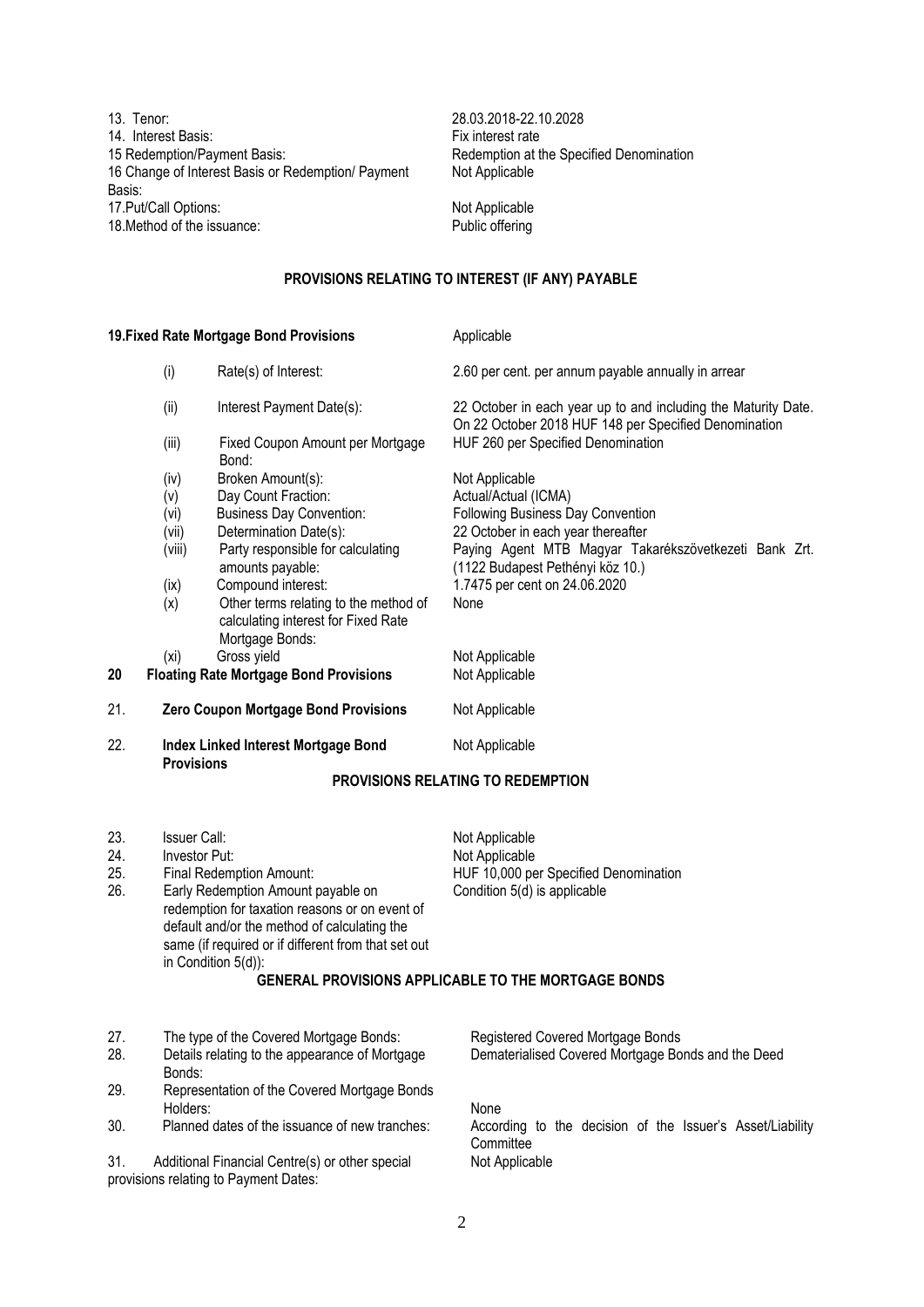32. Details relating to Partly Paid Mortgage Bonds: amount of each payment comprising the Issue Price and date on which each payment is to be made and consequences of failure to pay, including any right of the Issuer to forfeit the Mortgage Bonds and interest due on late payment: Not Applicable 33. Change of denomination Not Applicable 34. Other final terms: Not Applicable **DISTRIBUTION** 35. If syndicated, names of Managers: Concorde Értékpapír Zrt. 1123 Budapest, Alkotás u. 55-61., ING Bank N.V.Magyarországi fióktelepe 1068 Budapest, Dózsa György út 84/b. MKB Bank Nyrt. 1056 Budapest, Váci utca 38., MTB Magyar Takarékszövetkezeti Bank Zrt. 1122 Budapest, Pethényi köz 10. 36. Stabilising Manager (if any): Not Applicable 37. Market Makers (best effort/binding) Concorde Értékpapír Zrt. 1123 Budapest, Alkotás u. 55-61., (best effort) ING Bank N.V.Magyarországi fióktelepe 1068 Budapest, Dózsa György út 84/b.(best effort) MKB Bank Nyrt. 1056 Budapest, Váci utca 38., (best effort) MTB Magyar Takarékszövetkezeti Bank Zrt. 1122 Budapest, Pethényi köz 10. (binding) 38. Methods of public issuance: Auction (i) Date of auction/ Subscription: 22.06.2020 10:00 - 11:00 CET (competitive section: 10:00- 10:50; non-competitive section 10:50-11:00) (ii) Place of auction/ Subscription: Budapest Stock Exchange (iii) Manager: MTB Magyar Takarékszövetkezeti Bank Zrt. 1122 Budapest, Pethényi köz 10<br>Not applicable (iv) Upper limit: (v) Lower limit: Not applicable. If the Covered Mortgage Bonds offered by the Issuer for sale are not purchased because no appropriate purchase price is received on the above mentioned accounts, the Issuer might decide not to issue any bonds. The mode of refunding will be discussed under the heading 'Refunding'. (vi) Auction limit/ Subscription price: Not applicable (vii) Auction bid / subscription lower and/or upper Not applicable<br>limit: (viii) Method and date of allocation: Pursuant to the point (Allocation) of the section IV.5.2 (Rules of the auctions) 5.2.1.6 Allocation sub-point of the Base Prospectus of the Issue Program 2020-2021, on 22.06.2020. (ix) The ratio of the non competitive bids and total bids (x) The ratio of the non competitive bids and the competitive bids by members of BSE sections: (xi) Date and place of the allocation: 30% 30% 22.06.2020 12:30 CET at the websites indicated in the point Notes (57.) 39. Place of the issuance: Hungary Hungary<br>
40. Potential investors: Hungary Resident Resident and non-resident natural persons and institutional investors, limited partnerships 41. Pre-emption right None 42. Additional selling restrictions: Not Applicable

### **PROCEDURE**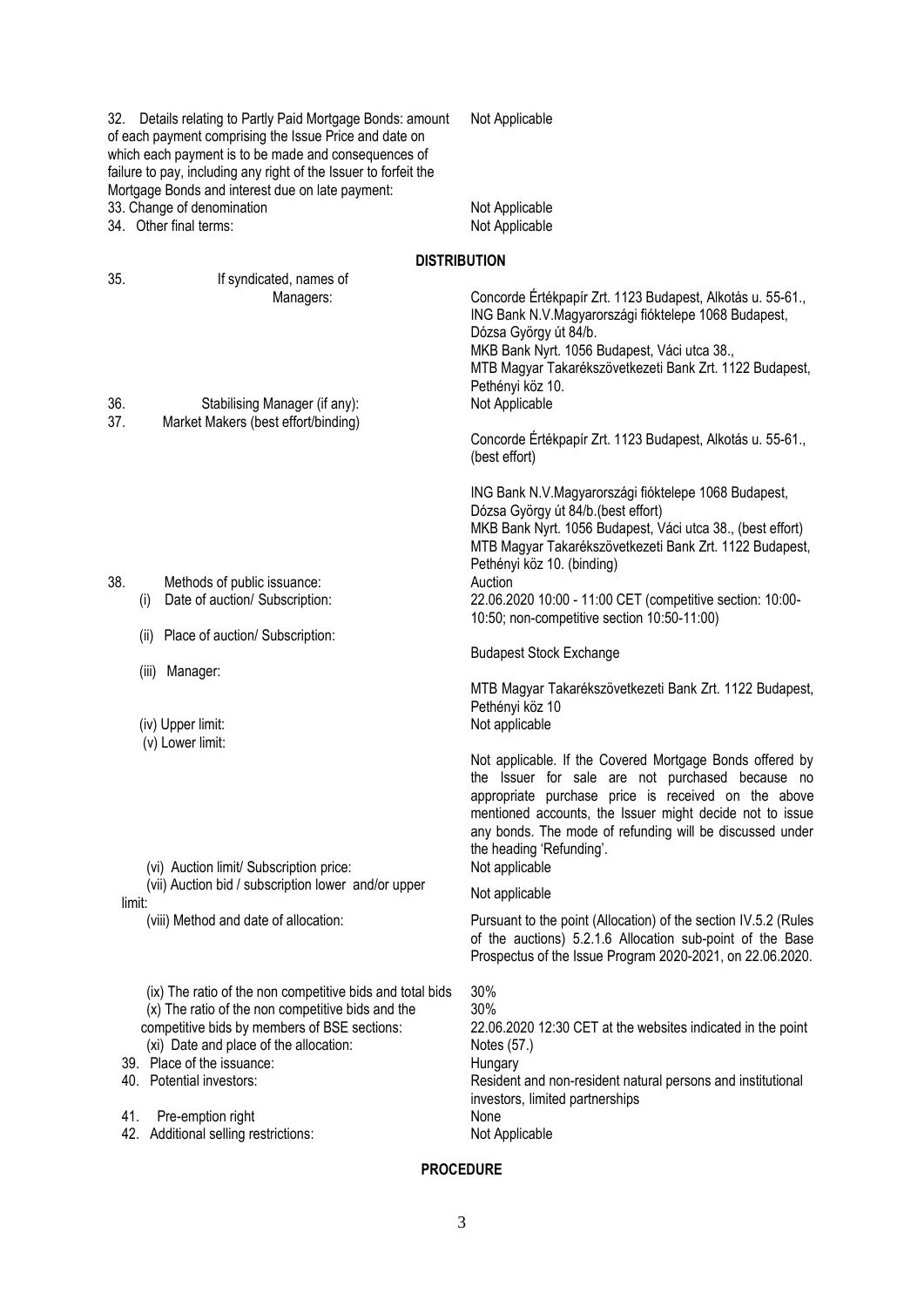| 43. Clearing and Settlement:                                                              | KELER Zrt. 1074 Budapest, Rákóczi út 70-72.                                                                                                                                                                                                                                                                                                                                                                                                                                  |
|-------------------------------------------------------------------------------------------|------------------------------------------------------------------------------------------------------------------------------------------------------------------------------------------------------------------------------------------------------------------------------------------------------------------------------------------------------------------------------------------------------------------------------------------------------------------------------|
| 44. Any clearing system(s) other than KELER and the<br>relevant identification number(s): | Not Applicable                                                                                                                                                                                                                                                                                                                                                                                                                                                               |
| 45. Delivery:                                                                             | <b>DVP</b>                                                                                                                                                                                                                                                                                                                                                                                                                                                                   |
| 46. Effectuation:                                                                         | Hungary                                                                                                                                                                                                                                                                                                                                                                                                                                                                      |
| 47. Crediting:                                                                            | On security accounts                                                                                                                                                                                                                                                                                                                                                                                                                                                         |
| 48. Other paying Agent(s):                                                                | Not Applicable                                                                                                                                                                                                                                                                                                                                                                                                                                                               |
| 49. Isolated deposit accounts and fax numbers, and e-mail<br>address of the Managers:     | Concorde Értékpapír Zrt. 14400018-12281248-10060012<br>fax: 36-1-4892201 e-mal: a.vidovszky@con.hu<br>ING Bank N.V.Magyarországi fióktelepe 13700016-<br>00532547-00000000 email: mihaly.bokor@ing.com<br>MKB Bank Nyrt. 10300002-20191196-70383285, fax. 36-1-<br>2687019 e-mail: treasurytrading@mkb.hu<br>MTB Magyar Takarékszövetkezeti Bank Zrt. 19017004-<br>00201153 fax: 36-1-2012576, e-mail:<br>konya.peter@takarek.hu<br>Takarék Mortgage Bank: 16801680-09013102 |
| 50. Disbursements, place of payments:                                                     | Pursuant to the point 4. (Disbursements) of the section<br>IV.4/A (Terms and conditions of the covered mortgage<br>bonds) of the Base Prospectus of the Issue Program 2020-<br>2021.                                                                                                                                                                                                                                                                                         |
| 51. ISIN code:                                                                            | HU0000653142                                                                                                                                                                                                                                                                                                                                                                                                                                                                 |
| 52. Ticker code:                                                                          | FJ28NF01                                                                                                                                                                                                                                                                                                                                                                                                                                                                     |
| 53. Other:                                                                                | Not Applicable                                                                                                                                                                                                                                                                                                                                                                                                                                                               |

## **GENERAL INFORMATION**

| 54. Use of Proceeds:                            | The Bank uses the proceeds for the sources of refinancing<br>activity.                                                                                                                                                                                                                                                                                                                                                                                                                                                                                 |
|-------------------------------------------------|--------------------------------------------------------------------------------------------------------------------------------------------------------------------------------------------------------------------------------------------------------------------------------------------------------------------------------------------------------------------------------------------------------------------------------------------------------------------------------------------------------------------------------------------------------|
| 55. Market making:                              | MTB MagyarTakarékszövetkezeti Bank Zrt. is a binding<br>market maker, the other Managers are entitled but not<br>obliged to act as a market maker for one year from the first<br>day of the listing                                                                                                                                                                                                                                                                                                                                                    |
| 56. Notices, place of disclosure of information | The Public Offering, the Final Terms, the Base Prospectus,<br>an all ordinary and extraordinary notices to Investors with<br>respect to the Notes issued through a public issue shall be<br>the website of<br>published<br>the<br><b>Issuer</b><br>on<br>(www.en.takarekjzb.hu), of the NBH (www.kozzetetelek.hu)<br>and of the BSE (www.bse.hu). Pursuant to the Decree of<br>Ministry of Finance No. 24/2008 (VIII. 15) the Issuer<br>publishes the regulated information at homepages of the<br>media called Portfolio. The hard copies of the Base |

Prospectus are available at the selling points.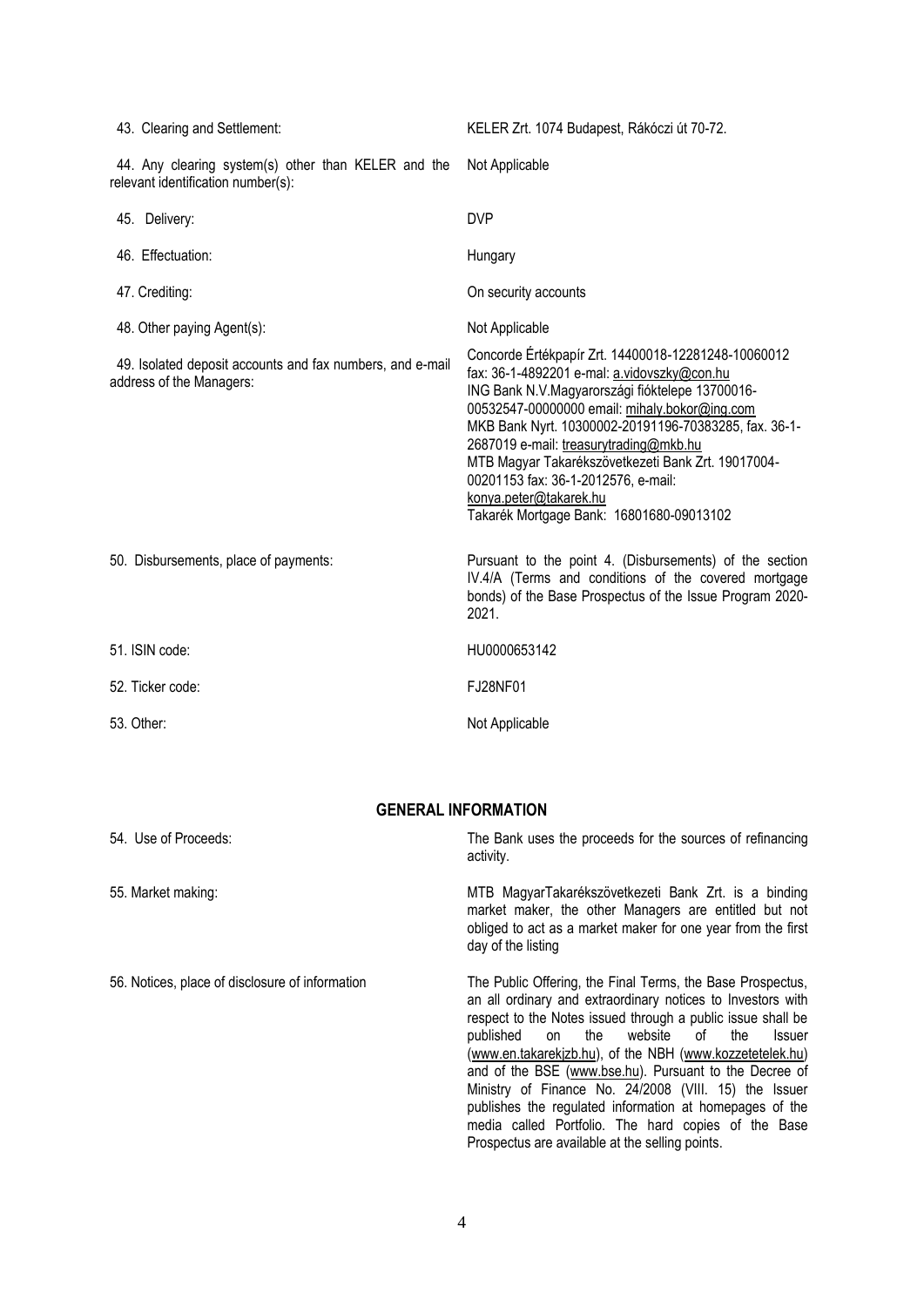57. Notes: The Public Offering, the Final Terms, the Base Prospectus, an all ordinary and extraordinary notices to Investors with respect to the Notes issued through a public issue shall be published on the website of the Issuer of the [\(www.en.takarekjzb.hu\)](http://www.en.takarekjzb.hu/), of the NBH [\(www.kozzetetelek.hu\)](http://www.kozzetetelek.hu/) and of the BSE [\(www.bse.hu\)](http://www.bse.hu/). Pursuant to the Decree of Ministry of Finance No. 24/2008 (VIII. 15) the Issuer publishes the regulated information at homepages of the media called Portfolio.

58. Governing law: The Contract of the Contract of the Hungarian law

# **OTHER CONDITIONS**

59. Listing and admission to trading application:

| (a) Listing:                                          | The Issuer will initiate the listing of the series on the BSE                                                                                                                                                                                                                                                                                                                                                                                                                                                              |
|-------------------------------------------------------|----------------------------------------------------------------------------------------------------------------------------------------------------------------------------------------------------------------------------------------------------------------------------------------------------------------------------------------------------------------------------------------------------------------------------------------------------------------------------------------------------------------------------|
| (b) Listing Agent:                                    | Not applicable                                                                                                                                                                                                                                                                                                                                                                                                                                                                                                             |
| (c) Decision on listing:                              | Resolution<br>39/2020<br>(15.06.2020)<br>of the<br>Issuer's<br>Asset/Liability Committee (EFB)                                                                                                                                                                                                                                                                                                                                                                                                                             |
| 60. Rating:                                           | The Covered Mortgage Bonds' rating: BBB (S&P) stable<br>outlook.                                                                                                                                                                                                                                                                                                                                                                                                                                                           |
|                                                       | The BBB is notches lower than AAA, which is the highest<br>rating of S&P, but one notch higher than the lowest<br>investment grade category (BBB-). The BBB rating means<br>adequate security from investors point of view, however, in<br>an unfavourable economic environment and worsening<br>conditions, the debtor's ability to meet his payment<br>obligations is reduced. The "stable" outlook means that the<br>current rating is unlikely to change in the medium term (from<br>six months to a two-year period). |
| 61. Licence:                                          | The number and date of the license granted by the National<br>Bank of Hungary (NBH) to publish the Base Prospectus of<br>the Issue Program and the disclosure of the public issue: H-<br>KE-III-143/2020 9 March 2020.                                                                                                                                                                                                                                                                                                     |
|                                                       | Pursuant to the regulation of Board of Directors No.<br>45/2019. (28 November 2019) of the Issuer and to the<br>approval of Board of Directors of the Bank of Hungarian<br>Savings Cooperatives Co. Ltd. (head office: 1122 Budapest,<br>Pethényi köz 10.), and to the Statement as of 15 January<br>2020 the Issuer launched its Issue Program 2020-2021 with<br>a HUF 200 billion total nominal value for issuance of<br>Hungarian Covered Mortgage Bonds (jelzáloglevelek) and<br>Notes.                                |
|                                                       | The base of the issue of the fifth tap series FJ28NF01: the<br>resolution No. 39/2020 (15.06.2020) of the Assets/Liabilities<br>Committee.                                                                                                                                                                                                                                                                                                                                                                                 |
| 63. Cost of the issuance, and the cost bearer         | Less, than 1 per cent. of the total volume to be issued. The<br>costs are borne by the Takarék Mortgage Bank                                                                                                                                                                                                                                                                                                                                                                                                               |
| 64. Fees and Costs charged by the Issuer and the Lead | Not Applicable                                                                                                                                                                                                                                                                                                                                                                                                                                                                                                             |